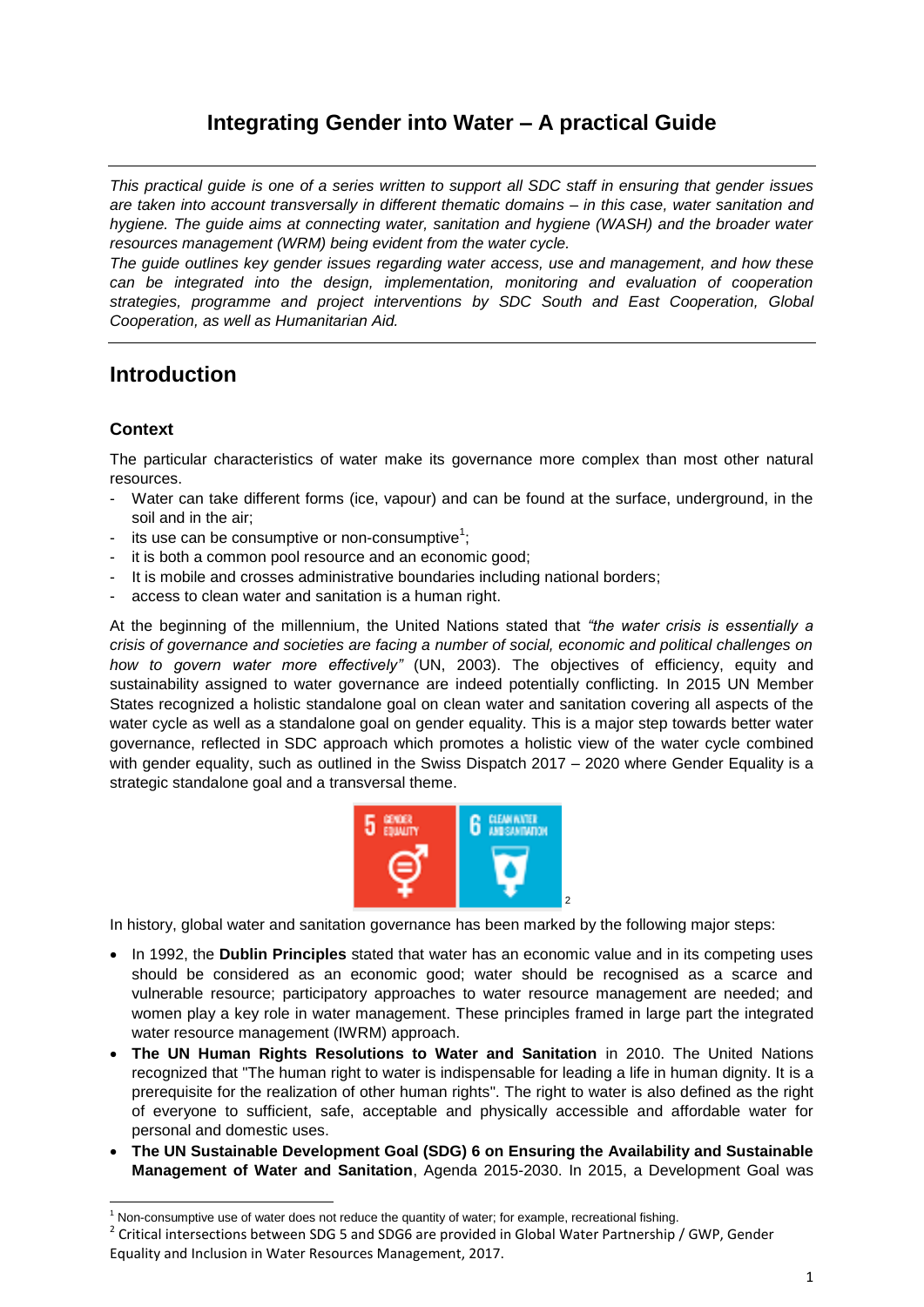dedicated to water and sanitation in a holistic manner covering the entire hydrological cycle: SDG 6 "Ensuring availability and sustainable management of water and sanitation for all". The focus was also broadened from drinking water supply and sanitation to integrated water resources approaches encompassing upstream and downstream water management while increasing the efficiency of water use.

- The concept of **Water Security** has become preeminent in face of the looming water crisis. UN-Water (2013) defines water security as "the capacity of a population to safeguard sustainable access to adequate quantities of acceptable quality water for sustaining livelihoods, human wellbeing, and socio-economic development, for ensuring protection against water-borne pollution and water-related disasters, and for preserving ecosystems in a climate of peace and political stability."
- **The UN Framework Convention on Climate Change** (UNFCCC) Conference of the Parties (COP). Water was seriously addressed at the COP21 in Paris (2015) with a specific 'water action' day. In addition most nationally determined contributions (INDCs) identified water as a key priority for climate change adaptation.

While improved governance from local, national to global levels is clearly required, it is challenged by **fragmentation and unclear responsibilities** of the organisations in charge. At present global water resources are under increasing pressure exacerbated by population growth, competition between sectors (including 'out of the water box' sectors such as energy) and the effects of climate change.

In 2015, the UN called the international community to prepare for "a new era of **hydrodiplomacy<sup>3</sup> "** to enable negotiation of water agreements beyond the national level, especially for transboundary river basins. Hydrodiplomacy has also become relevant for addressing water challenges in relation to other global issues such as sustainable development, climate change and food security.

## **Gender issues**

## **Poor water supply, sanitation and hygiene primarily affect women and girls**

While access to clean water and improved sanitation has become a human right in 2010, the number of people lacking such access is still dramatically high. In developing countries, women and girls are often responsible for the collection and management of household water supply (for drinking and domestic use), sanitation and hygiene. Poor water supply services directly impact their time spent to collect water and poor sanitation in public spaces like schools (notably the absence of toilets or separate toilets) strongly affects girls' attendance and their education. Violence against women and girls have been reported to occur in public toilets, open defecation sites, but also places to collect water, bathe and washing clothes. In particular, menstrual hygiene appears to be an important factor of vulnerability for women and girls. The relationships between gender inequalities and poor sanitation, health issues and poverty are thus being increasingly recognised.

## **Lack of women's access to land and water disproportionately reinforces inequalities**

In developing countries, medium and large scale agriculture used to be a male dominated activity. Women are mostly involved in small scale farming and home gardening. However most women do not own the land they farm as they are not allowed to buy or lease land. This also excludes them from access to irrigation water that is usually related to land property rights. Water interventions may disproportionately reinforce inequalities and women can be left behind or worse, they can be harmed by improved water productivity or water use efficiency projects. Gender asymmetries in access to water services and land tenure thus need to be taken into account not only to progress towards more efficient and equitable water management, but also not to reinforce gender inequality.

#### **Water governance and policy often overlooks the central role of women**

Despite progress in the area of domestic water supply and sanitation, the central role of women in water use and management is often overlooked by policy makers. Moreover women tend not to participate to water governance and decision-making mainly because of their lack of confidence and skills, social norms and unequal power relations. Water governance and policies thus need to increase their responsiveness to differentiated gender aspects in the management of water, as well as in the institutions themselves. For example, pricing of water services should take into account the right to

1

 $3$  Hydrodiplomacy is also called water diplomacy.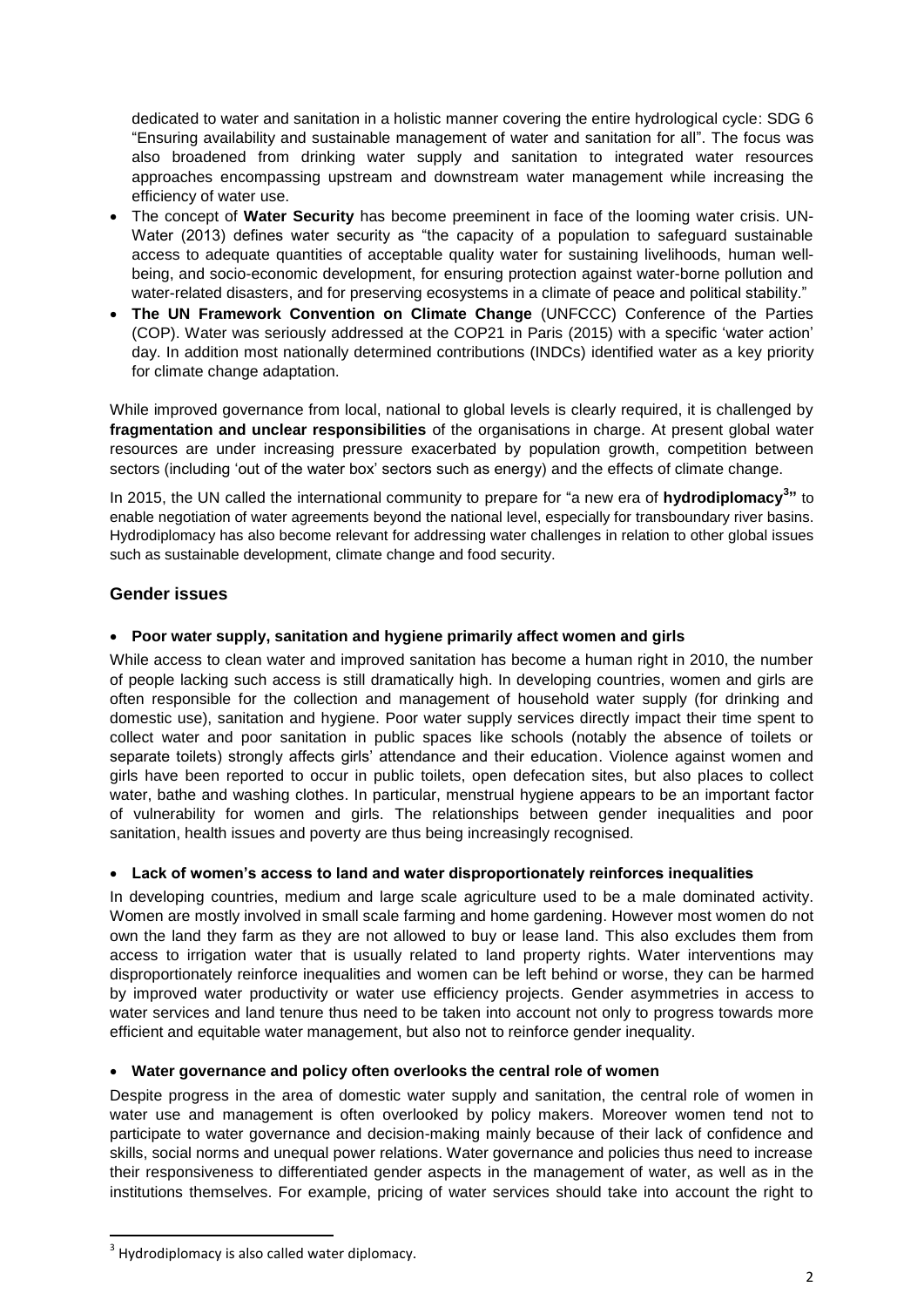meet the basic human needs handled by women (e.g. xx) and the affordability of vulnerable households.

#### **Spotlight on the role of women in transboundary contexts**

Gender inequality is prevalent in transboundary water governance at national, regional and international levels. Notably, most institutions responsible for transboundary water governance are not gender sensitive, despite international recognition of the importance of women"s participation in decision-making and governance mechanisms. Low political will and lack of know-how often hamper inclusion of gender dimensions and representation of women in transboundary governance arenas. To address this, initiatives promoting the role of women in water diplomacy are exploring and developing gender sensitive practices in cooperation, peace and security

# **Concepts and Definitions: What does 'Gender and Water' mean and imply?**

*In this practical guide "Gender, Water, Sanitation and Hygiene" refers to the different roles, responsibilities, rights and power of men and women and their relations in the use, management and governance of water resources and delivery of related services.*

The Swiss approach links sustainable water resource management and equitable access to water and sanitation services as outlined in SDG 6. The gender dimension is relevant to all aspects of SDG 6.



Figure 1. Elements of Sustainable Development Goal 6 (SDG6) - Gender Equality (Goal 5) is relevant to all aspects of water management.

Women and men have different roles, needs and interests in the use, management and governance of water resources. For example, in developing countries women primarily use water for multiple domestic purposes and for small scale agriculture while men"s priorities revolve around irrigated agriculture and livestock rearing. These differences influence how individuals will respond to changes and make choice, both individually and collectively. Gender dimensions thus determine the different options offered to men and women and the benefits they derive from water resources and water interventions. It must be noted that in development and humanitarian aid interventions attention given to women tends to be higher since a key objective is to reduce gender inequality.

Understanding gender dimensions is therefore essential to distribute the benefits of water projects equally and increase the impact and sustainability of their outcomes. Ensuring that the whole project cycle takes gender into consideration usually requires a **deliberate strategy of gender mainstreaming**. This strategy aims to embed the interests, needs and issues of men and women in the design, analysis, implementation, monitoring and evaluation of water projects. This also implies supporting the involvement of women into water interventions as well as in the management and governance of water. Specific mechanisms may still be required to increase the likelihood that women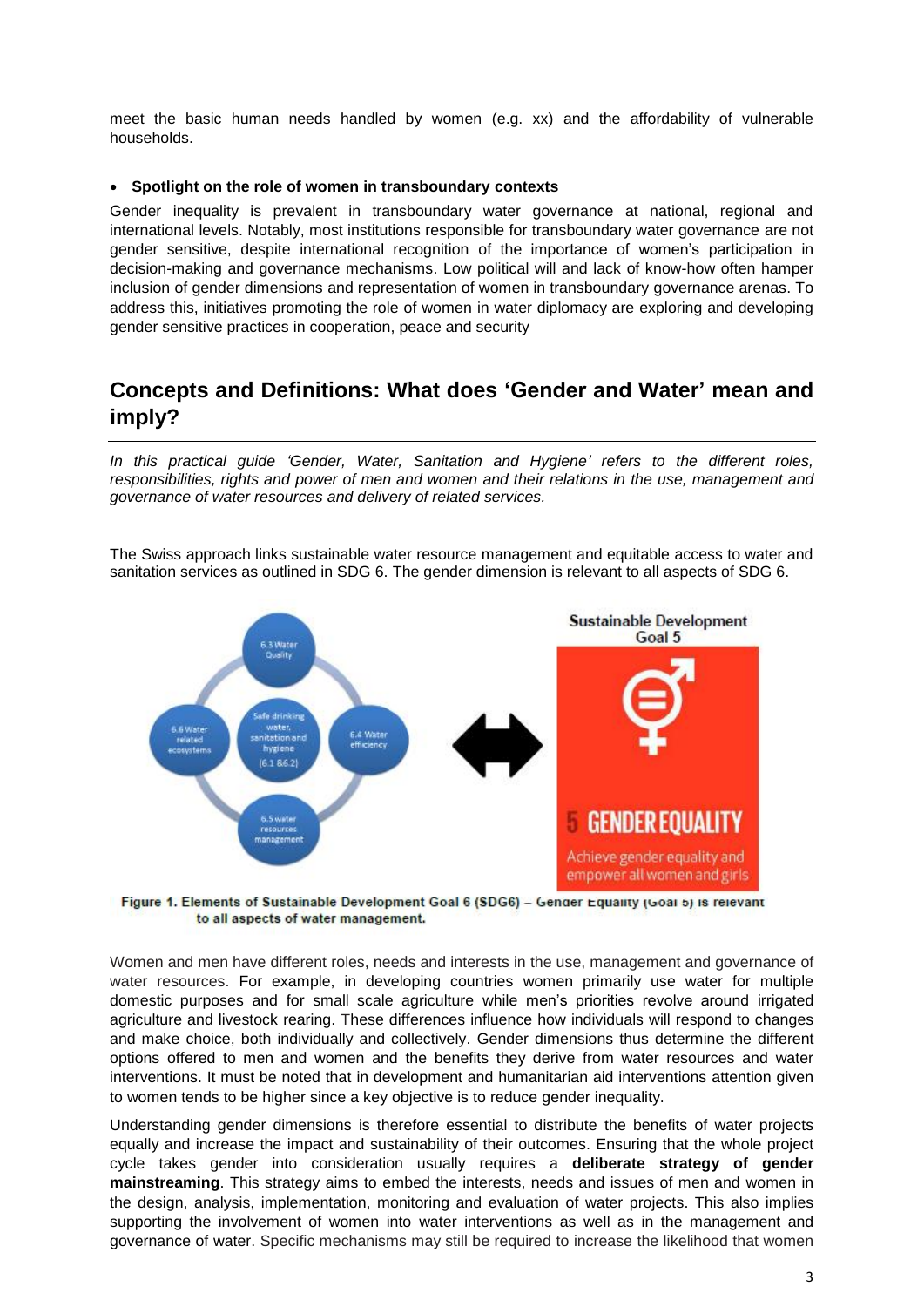will be genuinely involved. The UN Special Rapporteur on Water and Sanitation in his report on Gender Equality recommends strengthening women"s voice, e.g. providing them with opportunities for meaningful participation, decision-making and access to and control of resources. The Special Rapporteur particularly draws attention on the necessity to break patterns of societal acceptance of exclusion and violence based on gender norms and recognizes the fact that "young people may grow up as change makers and therefore curricula in all schools should challenge gender stereotypes and encourage critical thinking".

In the governance of water, both consideration of gender issues as well as enhanced participation and empowerment of women are required to build an enabling environment.

**Humanitarian aid**: Natural disasters and violent crises such as war and turmoil are not gender-neutral in their impact. While they may challenge traditional gender roles (i.e. women taking over the breadwinner's role) they often acerbate existing gender inequalities in terms of time-use/time burden, socioeconomic vulnerability (although not all women are vulnerable!), access to and control over resources, access to services including reproductive health services, mobility, participation and gender-based violence. The collection of water – the responsibility of women and children in many cultures becomes more time-consuming and strenuous in the aftermath of a disaster or in a war as water points may be located further away, dramatically increasing exposure to gender-based violence with one in five women or girls likely to become victim of sexual violence (adolescent girls are at particular risk) in humanitarian settings. The risk of gender-based violence is further exacerbated by isolated and unsafe locations of water points or sanitation facilities, lack of lighting, locks, privacy and separate sanitation facilities for women and men, tensions with host communities over water resource and socio-economic vulnerability favouring sexual exploitation. Inappropriately designed WASH programmes where women and children have not been involved can result in facilities not being used, or used incorrectly. This not only risks affecting safe and equitable access to water and sanitation facilities but may also put communities at risk of disease outbreaks (i.e. when sanitary facilities are too far away or inappropriate and women therefore resort to open defecation at night). Outbreak of diseases, in turn, adds to the burden of women and girls as traditional care-takers of sick family members. Girls may drop out of school due to inappropriate sanitary facilities (i.e. same-sex toilets, no safe disposal of sanitary material) in temporary or damaged schools. Limited access to culturally appropriate sanitary pads and safe disposal/washing/drying may negatively affect women's mobility to access humanitarian assistance. Besides restrictive cultural norms, women and girls" ability to participate in humanitarian programming and decision-making is further hampered by reduced mobility, an increased workload and lacking safety.

In the area of **domestic water supply, hygiene and sanitation, the water sector has been a pioneer in implementing gender mainstreaming approaches**. A range of approaches and practices have been developed, such as the example given below.

*A water supply, sanitation & hygiene (WASH) project in the rural areas of Amhara Region, Ethiopia has introduced WASH specific capacity building activities for couples with the objective to enhance active and meaningful participation of the community, and in particular of women in WASH related activities. Capacity building elements included training sessions, an experience sharing visit to a gender sensitive community and monthly community discussions. As a result, changes of attitude and behaviour among the couples were observed, which went beyond pure WASH related aspects, including reduction of domestic violence among the*  participating couples. Besides, the trained couples acted as promoters of good WASH practices. This piloted *approach of capacity building of couples can bring significant changes in ensuring gender equality and in sustaining promoted WASH approaches in rural areas.*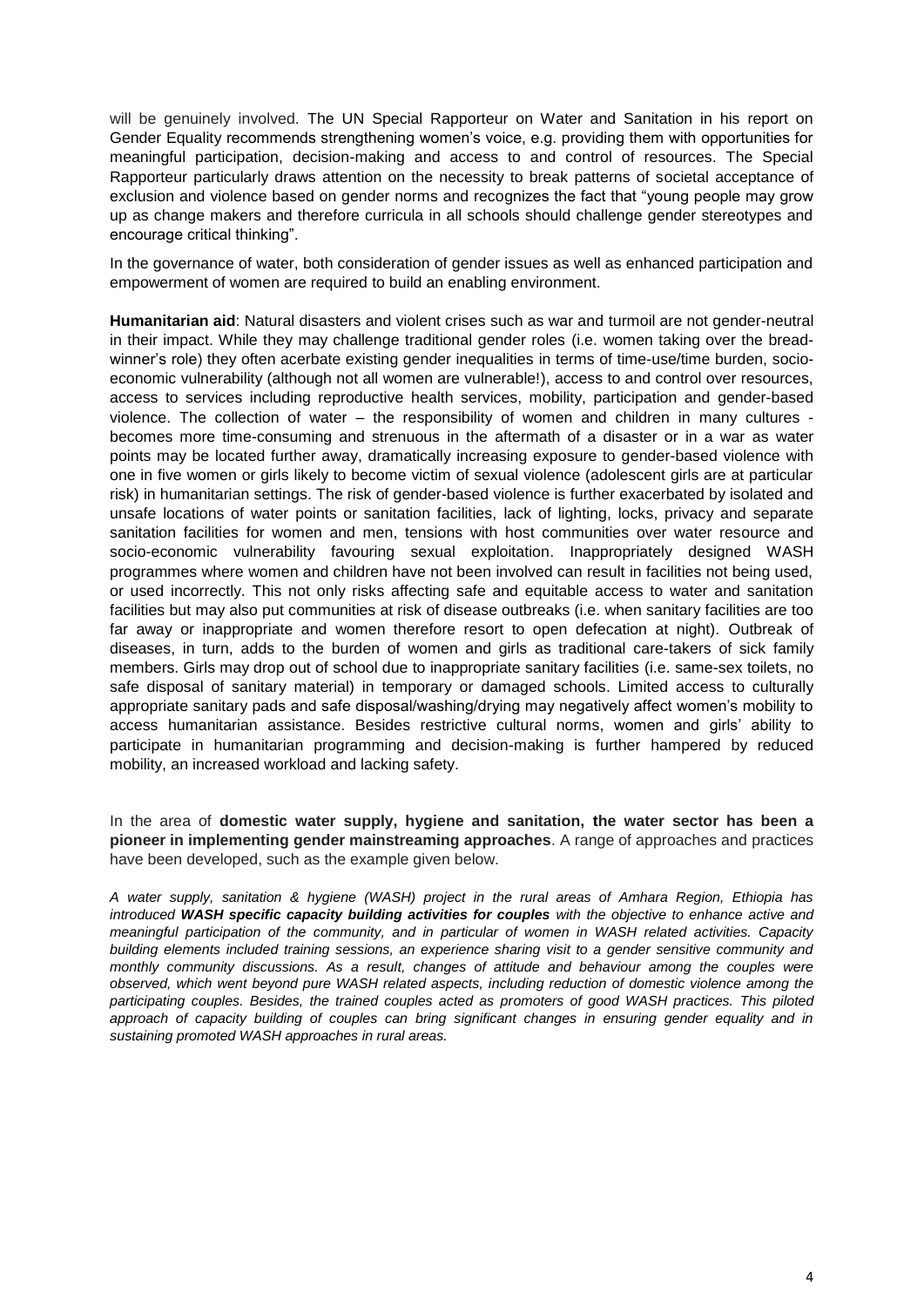# **Analytical and Operational Framework**

While no specific framework is commonly used to address gender in water interventions, a general framework is proposed here to illustrate how water and sanitation projects can systematically address, understand and analyse gender dimensions in development and humanitarian aid interventions. In all cases, gender dimensions need to be addressed from the outset of the project, i.e. during the design phase and not only during implementation. Projects that **mainstream gender** are qualified as **genderresponsive**.



This analytical framework is sought to be as generic as possible and to be used in various contexts at any scale(s) or institutional level(s). The three main components: i) Specific context, ii) Genderresponsive project and iii) Outcomes and Impacts, are described below.

#### **Gender & Water in the Specific Context**

The specific context in which the project is implemented can be local, sub-national, national or even international, such as in transboundary river basins.

Gender dimensions are first identified and analysed through all biophysical, socio-economic and institutional factors that characterise the specific context. Notably: i) the types of water resources and services, ii) the water uses and users, iii) the society, culture and economy, and iv) the water governance and policy. Examples of key analytical questions are given in the table below.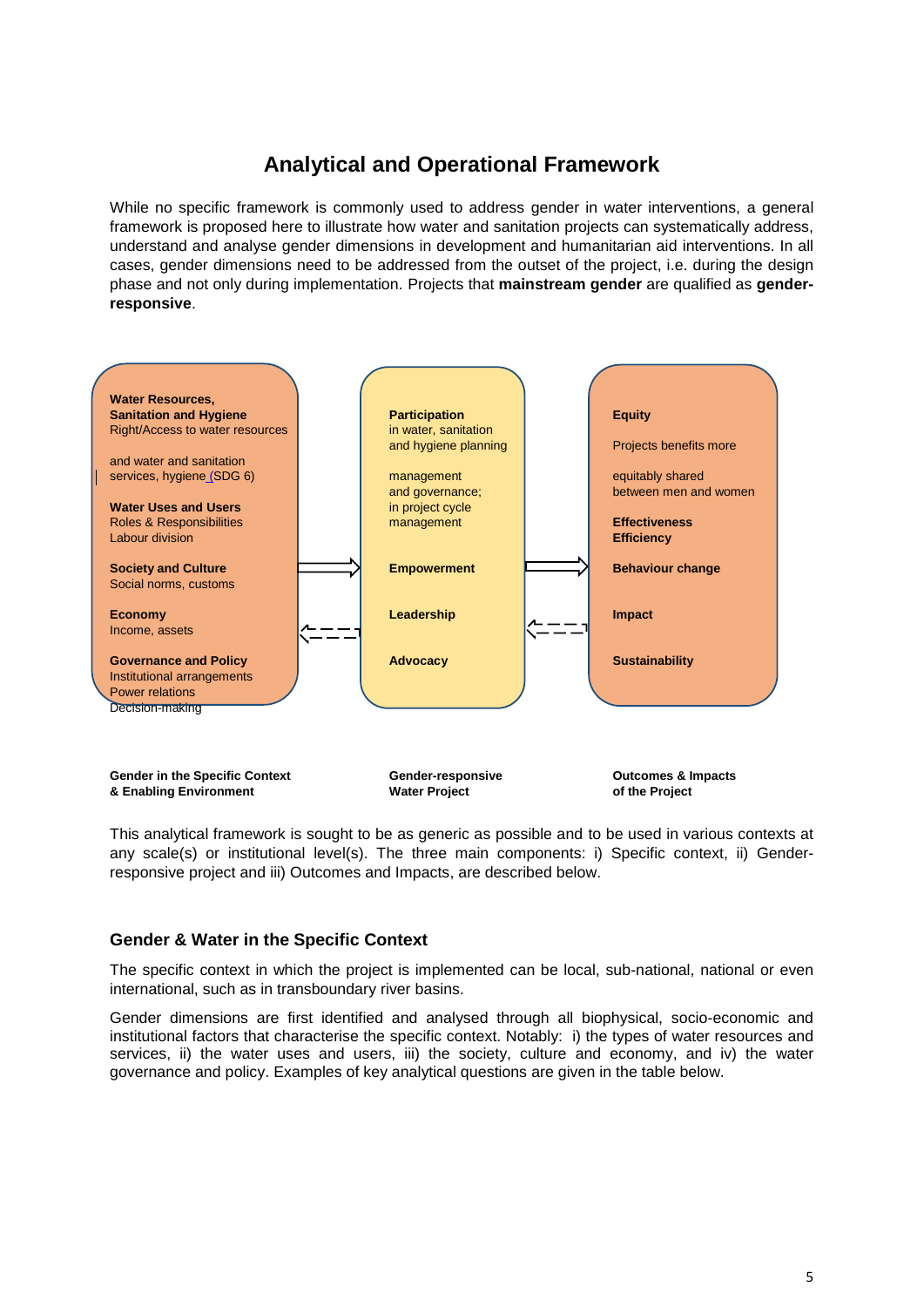#### **GENDER & WATER IN THE SPECIFIC CONTEXT**

#### **WATER RESOURCES and WATER SERVICES**

*Is access to each type of water resource or service differentiated by gender?*

- Who (men and women) has access and the right to use the different types of available water resources (rivers, lakes, groundwater, reservoirs, etc.)?
- Who (men and women) has access and the right to use the different types of water services?
- How does water pollution differently affect the health of women, men and children?

#### **WATER RESOURCE/SERVICE USES and USERS** *How is the water resource or service used and how is labour divided?*

- How do men and women use the different water resources/services and for which purpose?
- What are the roles and responsibilities of men and women for each type of water use/service?
- How is labour divided?

#### **SOCIETY and ECONOMY**

*How does the socio-economic context influence gender and water?*

#### **Society**

- How social divisions (e.g. ethnicity, religion, class, age, geographic location) affect gender relations?
- Do social norms constrain the roles and responsibilities of women in water use and management?
- Are there customary rights limiting women's access and use of water?

#### **Economy**

- Who is benefiting from the economic opportunities created by the development of water resources and services?
- Who and to which extent can men and women generate income from water productive use?

#### **WATER GOVERNANCE and POLICY** *How and by whom will the policy be implemented and managed?*

- Who in the target area has control over water resources?
- Who makes what decisions? What is the influence and power of men and women in negotiation and decision-making?
- What laws or policies affect questions of ownership and control in relation to water (for instance, inheritance laws)?
- Are men and women differently affected by conflict and do they seek to resolve conflict differently?
- What traditional structures exist to mediate conflict over water use? What is the status/power of women in these structures?
- How are the different gender needs and perspectives negotiated within institutions?
- Are institutional policies developed in an inclusive and gender-sensitive manner?

In emergency situations, specific policy tools have been developed to guide gender assessment (see last section of this guide providing an overview on practical guides and tools).

Since contextual factors often play a major role in differentiating the opportunities and constraints faced by men and women, this analysis provides insights on the enabling or hindering environment in which water projects are being implemented.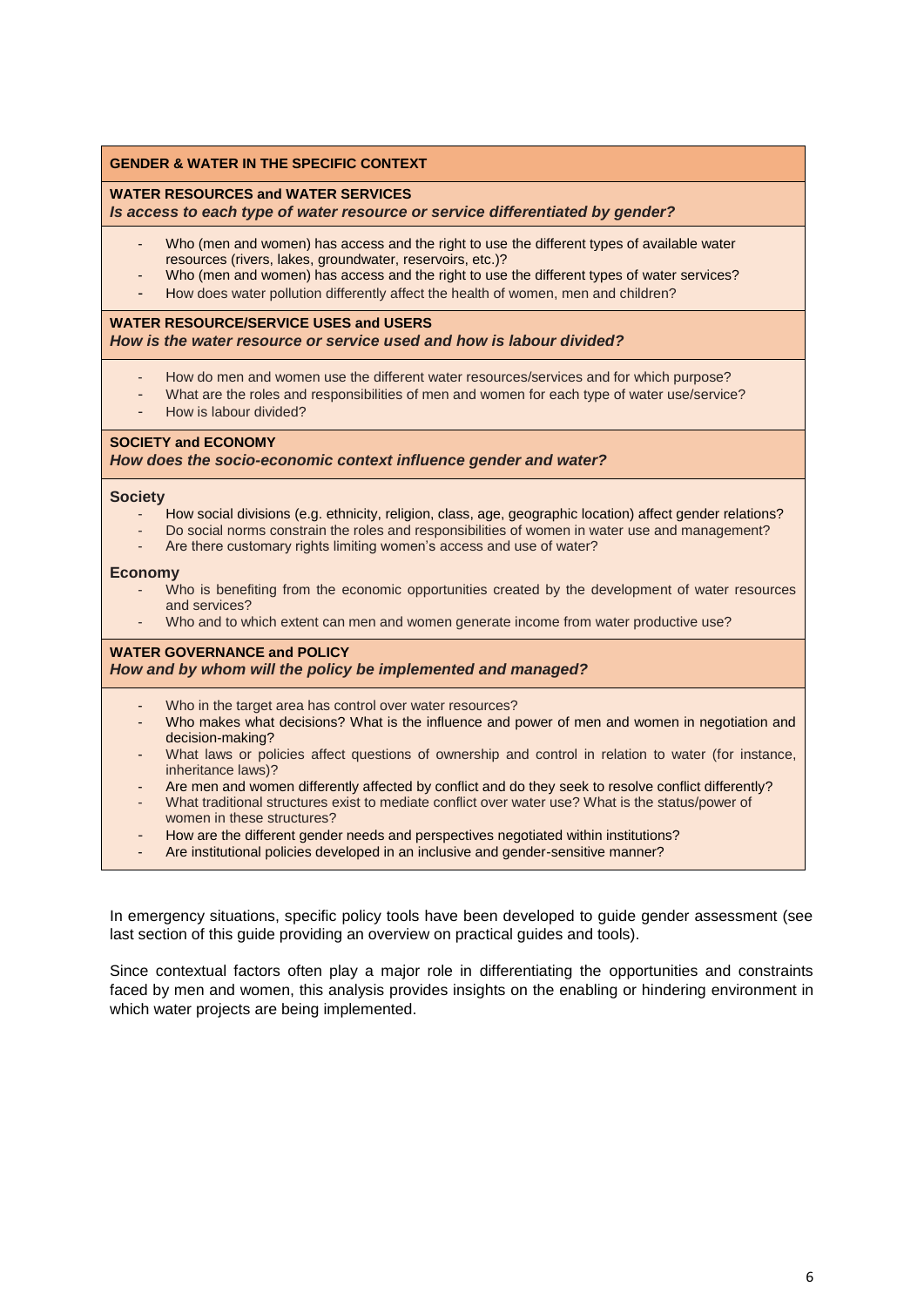### **Gender-responsive Water Projects**

In the middle part of the framework, the gender-responsive projects aim to optimise the benefits of water interventions for both men and women. For this purpose, projects often need to address existing gender inequalities and promote the genuine participation of women, their empowerment and leadership in the management and governance of water resources and water services.

#### **GENDER-RESPONSIVE WATER PROJECTS**

#### **PARTICIPATION**

Gender-responsive projects are careful in representing the views and interests of each category of stakeholders identified by gender. Women often face various obstacles when attempting to participate in water management/governance or in project implementation.

Projects may need to:

- $\rightarrow$  Assess whether the needs, interest and priorities of men and women are taken into account.
- $\rightarrow$  Introduce mechanisms to increase the likelihood that women participate in water management and governance, and that their views and interests are considered.
- Ensure that women genuinely participate to project implementation (stakeholders, staff, partners), including monitoring and evaluation

#### **EMPOWERMENT**

Gender-responsive projects are careful in balancing the power and influence of each category of stakeholders identified by gender. One of the major factors hindering women"s contribution is not only their low self-confidence but also their lack of relevant skills.

Projects may need to:

- $\rightarrow$  Strengthen women's skills and access to information, knowledge and technology
- $\rightarrow$  Introduce mechanisms to initiate or support women's empowerment

#### **LEADERSHIP**

Gender-responsive projects are careful in balancing the leadership of men and women in water management/governance and in project implementation.

Projects may need to:

- $\rightarrow$  Strengthen women's skills in water projects' and organisations' leadership
- $\rightarrow$  Promote women's leadership in water governance bodies, for example in drinking water supply committees, in water users associations, or as water operators
- $\rightarrow$  Build awareness and advocate for increased leadership of women

#### **Outcomes and Impacts of Gender-responsive Water Projects**

In the right part of the framework, the outcomes and impact of gender-responsive water projects have improved the gender dimensions of water use, management and governance, or at least they have not perpetuated or increased gender inequality. Human behaviour regarding gender relations have changed, and the benefits of water resources and water services are distributed more effectively and more equitably among the different types of water users, including the more vulnerable women. Overall outcomes and impact of gender-responsive water projects are likely to be more sustainable in the long term.

Yet in situations where technical objectives (e.g. increased water productivity) of water projects might negatively affect women, for example through its impact on labour division or land property rights, gender-specific interventions targeting women would still be required. In such cases, measures preventing or mitigating negative impacts on women should be proposed and identified. The box below provides an example of such a gender-specific water intervention.

*In the province of Punjab in Pakistan, the Water Productivity (WAPRO) project funded by the Swiss Agency for Development and Cooperation (SDC) and conducted by HELVETAS in collaboration with Mars Food, aims to increase the productivity of water through the promotion of water stewardship crop*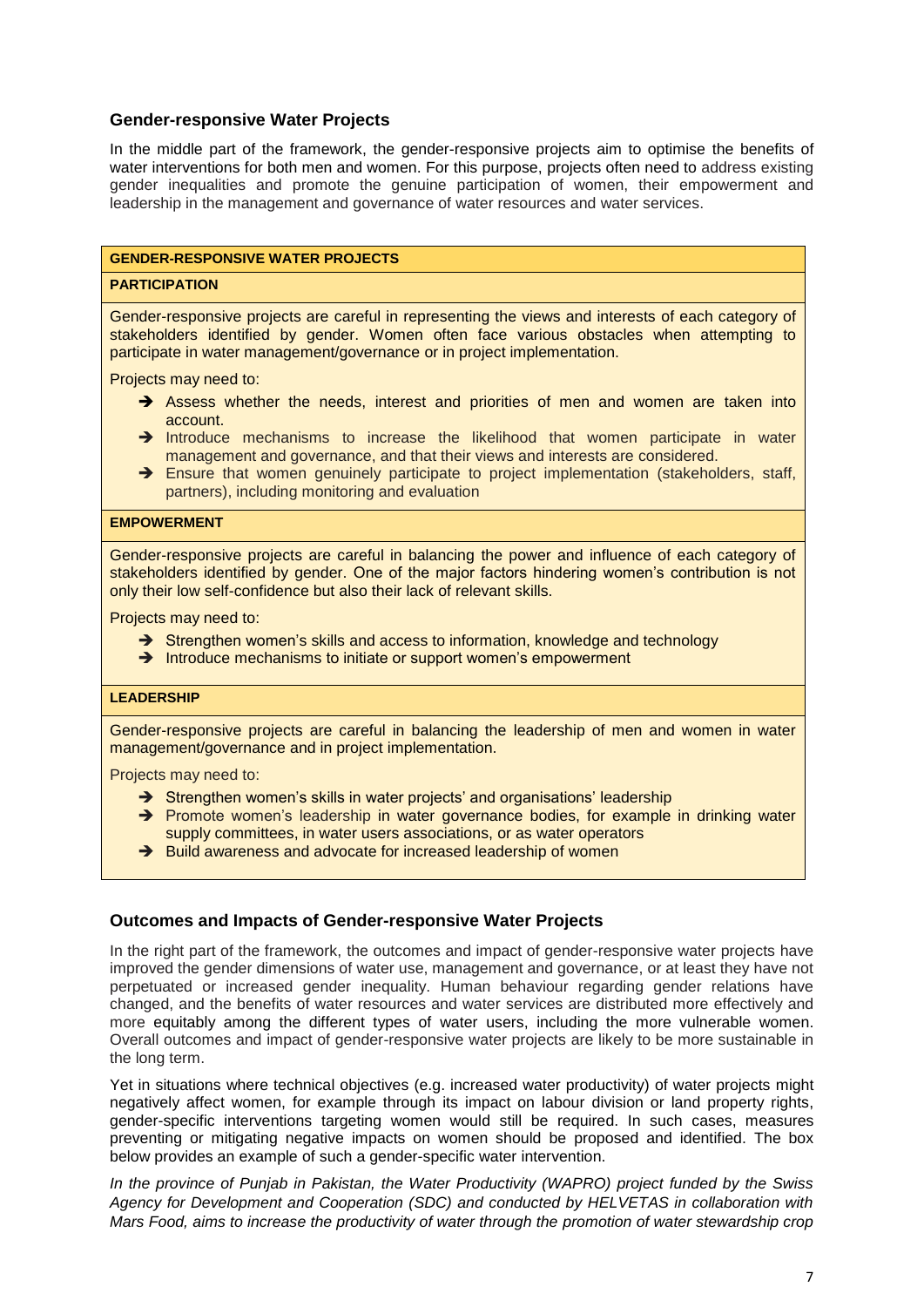*production. Women are mainly involved in rice transplantation, a work that creates significant health hazards, and that diverts part of their earnings to health care.*

*By adopting new sowing methods and production technology like dry seeding, transplantation will not be needed anymore, changing the gender division of labour and questioning the future role of women in the rice value chain. In response, the project planned to progressively propose to women other labour options, for example weeding. In addition, new income alternatives outside rice farming were explored, such as brick making in factories, producing crafts, collecting strawberries or peas, and livestock rearing.* 

In **humanitarian aid**, recognition of critical gender issues and gender-based violence has led to the development of gender-sensitive programs. *\*key recommendations for gender-sensitive humanitarian programming could be added*. The **Sphere Handbook**, a key reference tool in terms of humanitarian standards, has integrated critical gender aspects, including in the sectoral chapter on WASH. The handbook, among others, states the importance of ensuring women"s participation in water supply and sanitation programmes, including in decision-making and local management to facilitate safe and equitable access to WASH facilities.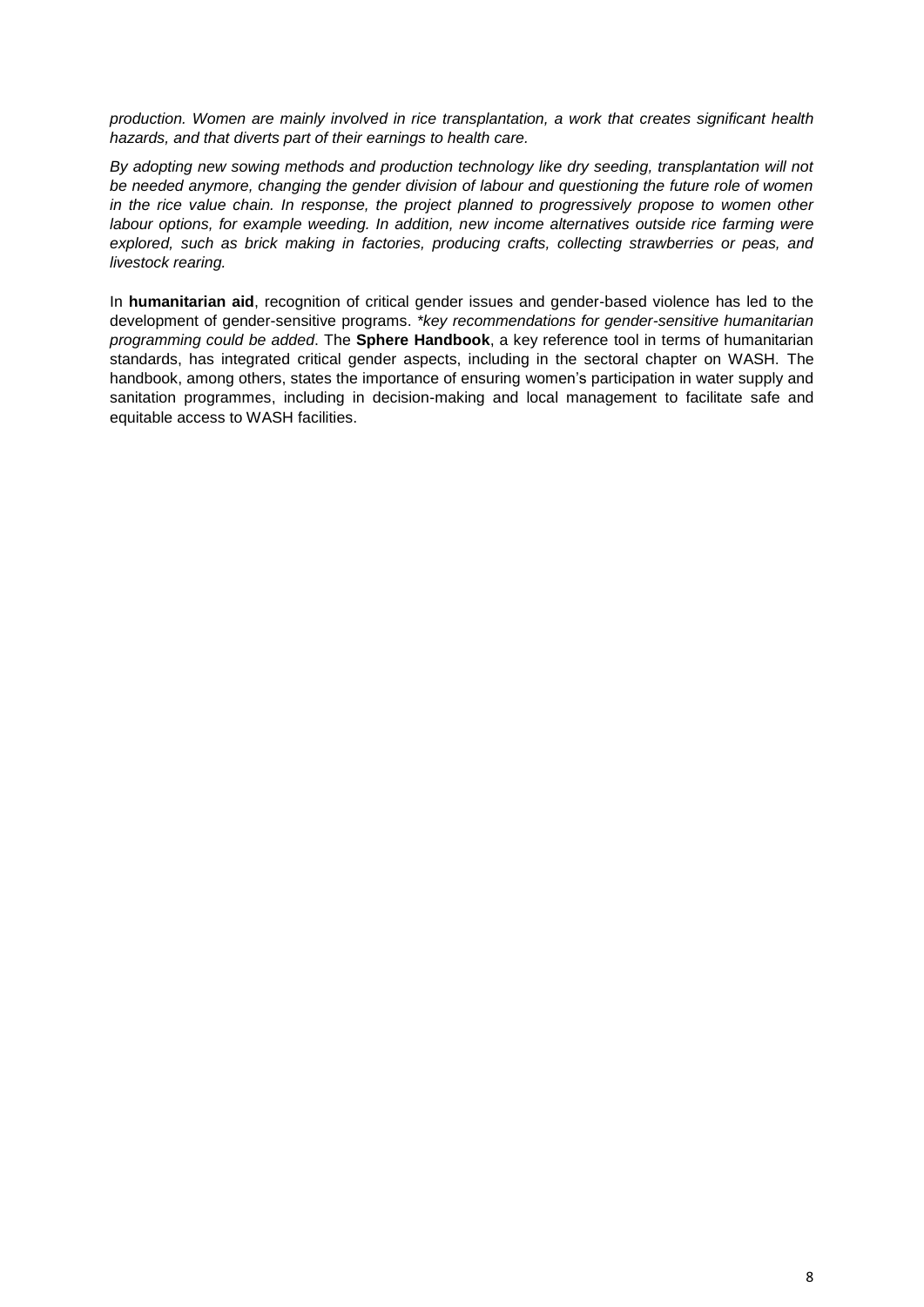# **SDC Practices: Implementing Gender in water interventions**

## **Addressing Gender in Transboundary Water Cooperation**

**Integration of gender in the policies of transboundary water governance** received a boost in the Lower Mekong Region through a [workshop co-organised by Oxfam and IUCN](https://cambodia.oxfam.org/sites/cambodia.oxfam.org/files/file_attachments/ToR_Facilitator_GenderandWomenLeadersWorkshop.pdf) in 2016 in the context of the BRIDGE project. The [BRIDGE \(Building River Dialogue and Governance\) project](http://www.3sbasin.org/) aims to build water governance capacities through learning, demonstration, leadership, and consensus-building in transboundary hotspot river basins. Facilitated by IUCN and financed by the Water Diplomacy Programme of the Swiss Agency for Development and Cooperation (SDC), BRIDGE is a multi-regional project, implemented in 14 river basins located in South America, Meso-America, Africa and Asia. In Asia, the BRIDGE project focuses on the 3S Basins (Sekong, Sesan and Sre Pok rivers shared by Cambodia, Vietnam and Lao PDR). Since 2011, the project has provided opportunities for dialogue and training on hydrodiplomacy, and produced data and studies to support technical discussion for stakeholders from different sectors and levels.

## **Addressing gender in policy influencing activities**

The example of **menstrual hygiene management in Nepal** (box below) shows how a **global institution** like the **United Nations Water Supply & Sanitation Collaborative Council (WSSCC) and NGOs have complemented each** other to enhance the national water policy. In Nepal, the Ministry of Water Supply and Sanitation (MoWSS), in collaboration with WSSCC hosted a high-level Menstrual Hygiene Management (MHM) Policy Consultation workshop to initiate the development of a policy framework on MHM in Nepal.

The Swiss NGO Water Consortium partners in Nepal organized a **regional workshop** in the Dangdistrict on 5-6 Feb 2017. Representatives from the ministries, departments, three regional directors (WASH, Health and Education), governmental organizations and I/NGO from 18 districts participated and developed the "Dang Declaration Paper on MHM in Schools" that contains 15 important points related to MHM policy. The Swiss NGO Water Consortium partners presented the same declaration paper in the "**National MHM policy consultation workshop**" which took place a few days later (9-10 Feb) in Kathmandu with the support of UN WSSCC. There, it was agreed to take the Dang declaration paper as a reference paper while finalising the national MHM policy.

## **A Case Study on addressing Gender from Humanitarian Aid**

…

## **Promoting Gender in Water Stewardship Programmes with the Private Sector**

… In the province of **Punjab in Pakistan, the Water Productivity (WAPRO) project funded by the Swiss Agency for Development and Cooperation (SDC) and conducted by HELVETAS in collaboration with Mars Food**, aims to **increase the productivity of water through the promotion of water stewardship crop production.** Women are mainly involved in rice transplantation, a work that creates significant health hazards, and that diverts part of their earnings to health care. By adopting new sowing methods and production technology like dry seeding, transplantation will not be needed anymore, changing the gender division of labour and questioning the future role of women in the rice value chain. In response, the project planned to progressively propose to women other labour options, for example weeding. In addition, new income alternatives outside rice farming were explored, such as brick making in factories, producing crafts, collecting strawberries or peas, and livestock rearing.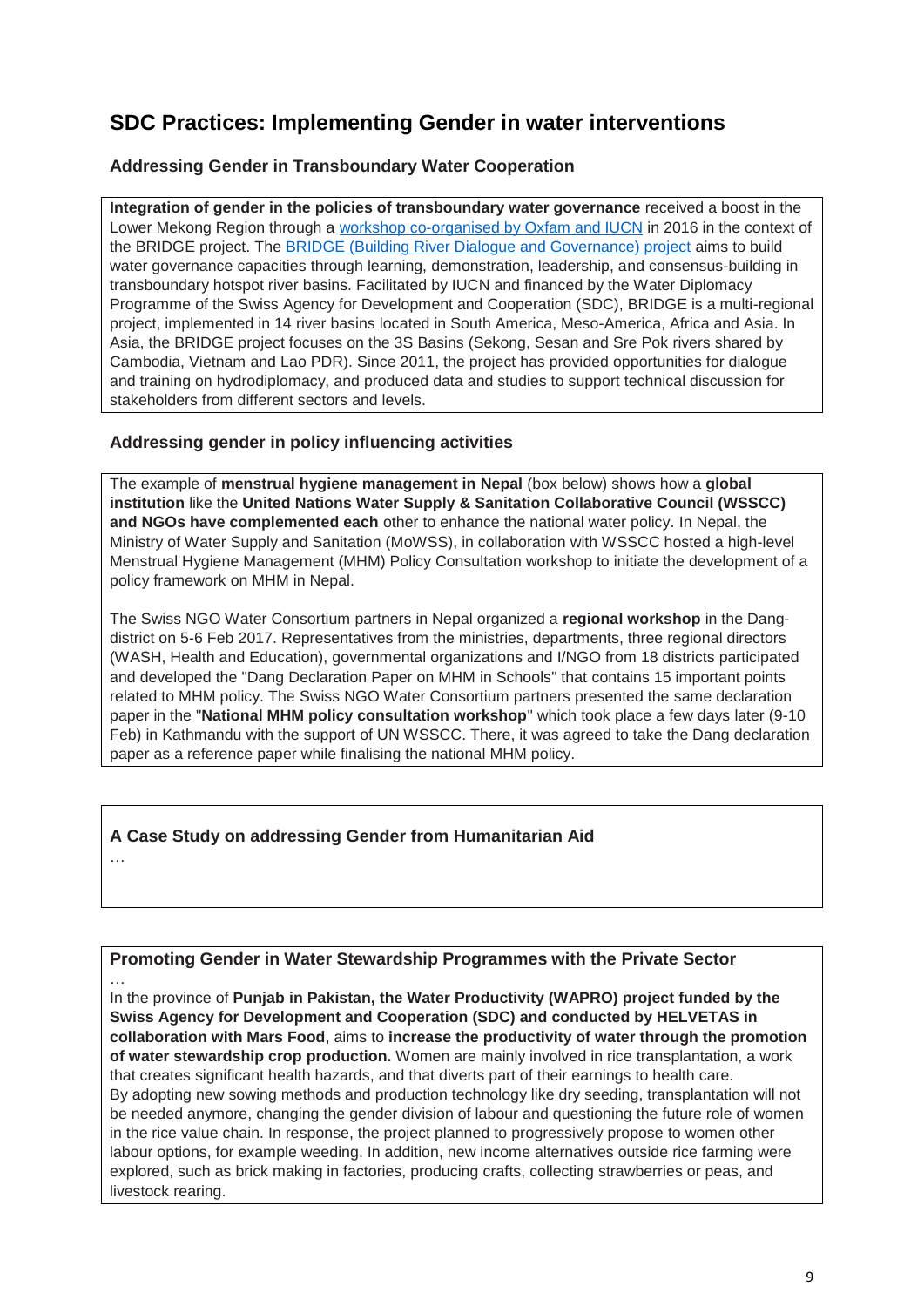## **Gender Mainstreaming Approaches in the area of domestic water supply, sanitation and hygiene**

A water supply, sanitation & hygiene (WASH) project in the **rural areas of Amhara Region, Ethiopia** has introduced **WASH specific capacity building activities for couples** with the objective to enhance active and meaningful participation of the community, and in particular of women in WASH related activities. Capacity building elements included training sessions, an experience sharing visit to a gender sensitive community and monthly community discussions. As a result, changes of attitude and behaviour among the couples were observed, which went beyond pure WASH related aspects, including reduction of domestic violence among the participating couples. Besides, the trained couples acted as promoters of good WASH practices. This piloted approach of capacity building of couples can bring significant changes in ensuring gender equality and in sustaining promoted WASH approaches in rural areas.

# **Monitoring and Evaluation of Gender in Water Interventions**

Monitoring and evaluation of gender in water interventions assess whether gender issues are adequately addressed and whether implementation is considering gender dimensions as planned. Measuring change in terms of gender is often challenging and the combination of quantitative and qualitative assessments is strongly recommended.

The following approaches to gender-sensitive monitoring and evaluation are proposed:

- Participatory monitoring (e.g. focus group discussions and interviews). Both men and women are involved, not only as informants but also as actors of the process.
- External monitoring or evaluation
- Impact evaluation
- Gender audit

To capture and measure gender-related changes throughout the intervention, gender-sensitive indicators are developed according to two main principles:

#### **1) Design and select indicators through a participatory approach**

This is important to understand what constitutes meaningful change for the people affected. For example, project beneficiaries may want to measure changes in women"s education and employment; others may want to see changes in attitudes on domestic violence.

#### **2) Combine quantitative and qualitative indicators**

While quantitative indicators show what has changed, qualitative indicators show the quality of change and help to determine why certain patterns have emerged.

- $\triangleright$  Quantitative indicators record numbers and percentages of women and men who benefit from interventions. They draw on sex-disaggregated data systems put in place during the planning process. For example, women will represent at least one third of water committee members by the end of the project.
- $\triangleright$  Qualitative indicators record perceptions and experiences. In the above example, it is not sufficient to demonstrate that one third of water committee members are women, the quality and impact of their participation in committee meetings is as much important.

When establishing programme and project-specific monitoring and indicator system take into consideration indicator system for the global goals, including SDG 5 on gender equality and SDG 6 on water and sanitation.  $\rightarrow$  UN custodian agencies for SDG 5 and 6 and targets and indicators set by the respective country where the programme/project is implemented.

It must be noted that despite a rigorous and participatory M&E process, it can still be difficult to determine why particular gender changes have happened. Actions to empower women and transform gender relations are complex processes where multiple factors are usually involved. In addition progress is non-linear and can take a long time. That is why impact on gender may not easily be attributed to a particular intervention.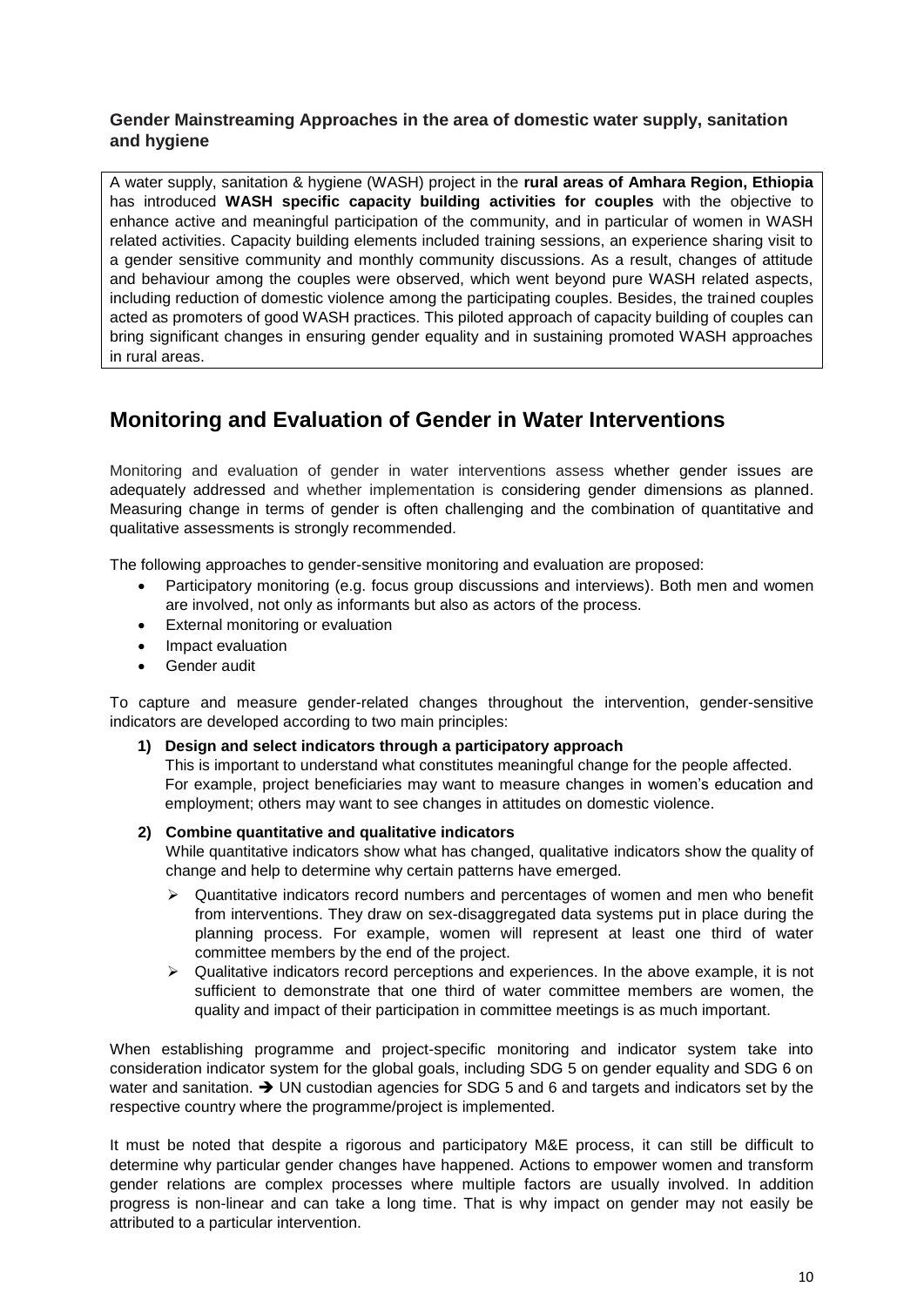To address such M&E challenges, adaptive learning is recommended throughout the process so that lessons are drawn and fed back into the project cycle to ensure regular and incremental improvement. It is also advised that M&E is placed in the broader context of the theory of change to enhance understanding and planification of activities towards the achievement of longer term goals.